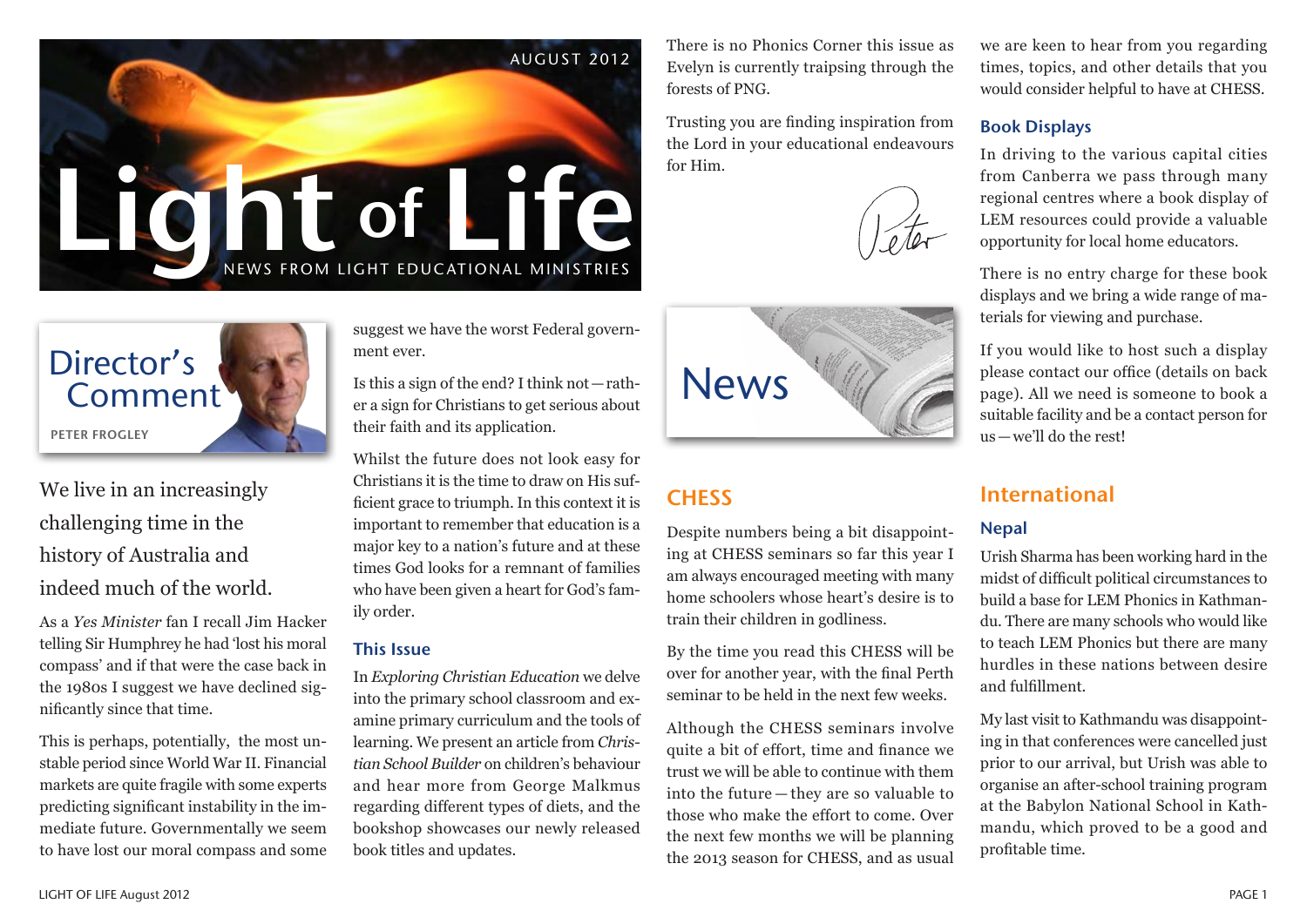Urish would certainly appreciate prayer as he works through the myriad of challenges found in developing countries.

Evelyn Garrard is scheduled to make a visit to the subcontinent later in August for a month or so. LEM Phonics training has been scheduled for the towns of Mirik and Kalimpong in West Bengal and Gangtok in Sikkim. She will then travel to Pokhara and perhaps Kathmandu in Nepal for further LEM Phonics training courses.

#### Papua New Guinea

You will no doubt be aware of the interesting political situation in PNG. As I am writing the elections are apparently under way — a process that takes some time as organisation is not good and corruption hampers accurate results.

Mesia Novau has decided that he can best help his nation as a politician and he has nominated for Governorship of Milne Bay Province. We await with great interest the result of that poll.

In the meantime Evelyn Garrard has been in PNG in Mt Hagen in the Western Highlands. She first flew by MAF plane to Tekin Airport in Sandaun Province for a week, then back to Mt Hagen for another seminar with the Baptist schools in the Highlands area. These seminars were a follow-up to two earlier seminars that have helped establish LEM Phonics throughout the Baptist School system. We are trusting any potential unrest from the elections will have been settled by now.



# No. 85: The Nature of Primary Curriculum

Curriculum has been 'professionalised' and adapted to a thoroughly humanist world view.

The focus has long since moved from *what* is taught, to *how* it is taught, to how child ren can *teach themselves* whatever it is they may be interested to learn.

Modern education is essentially childcentred. Education has become focused on how children feel and what makes them feel good about themselves. With no understanding of sin and its ravages on children a curriculum has developed that trains children how to build sinful characteristics into their lives. That is, how to be self-centred, how to build self-esteem, how to find a pleasant path in life for me.

To define a curriculum from God's perspective is to embark on a journey most don't perceive and worse, don't want to know about. The basic questions to be asked in beginning on a primary curriculum should include 'what does God want children to know?' and 'what does He want children

to be like when they have finished their primary years?'

#### Definition

The word *curriculum* means 'the course' (as in race course) which forms the content to be taught to the children. Rushdoony writes:

A curriculum is thus the chariot, race course, or vehicle whereby a culture expresses its religious faith and standards.

*Philosophy of Christian Curriculum, p.4*

In past times the formula for curriculum defined an essentially academic journey. It simply outlined the information or facts that were to be taught and then tested to ensure the child had understood the information taught. In a fundamentally Christian society it was taken as read that the religious values undergirding that curriculum would be expressed by the teacher. The teacher would be at least an upright and moral person who would present the information, giving rise to a methodology (or process) that reflected biblical and Christian values. Behavioural expectations were also understood in terms of the biblical teaching on discipleship.

Unfortunately the education industry has long-since rejected biblical values and defaulted to human reason which has led to an education based on experiences children will enjoy: 'Learning should [must] be fun'. In this educational philosophy, *content* (real curriculum) comes a distant second to the *process* or the 'experience

of learning'. The experience of learning becomes the key, not necessarily any particular information being taught — that is the focus of modern education.

This godless philosophy undergirding modern education has also spawned a new range of subjects. For example, 'values education' replaces the Ten Commandments, 'sex education' replaces parental responsibility, and 'environmental education' replaces history and geography. Even the disciplines of learning have been polluted. Our language courses are more akin to indoctrination in humanist philosophy, and in the process spelling (along with grammar) has become a guessing game to allow us to have schools without failure. Science has become dominated by evolutionary fiction.

#### **Methodology**

Our classrooms have changed too — from orderly rows with students facing the teacher to a group arrangement with children gathered around tables or even sitting on the floor propped against cushions (which is apparently the ideal position for reading—or looking at pictures). No longer do we have the teacher, rather now we have the much less offensive 'learning clinician' who sits unobtrusively in the back corner. It seems doing what you are told and being obedient are now enemies of true education. This is progressive, up-to-the-minute education. But why do we imagine this transformation of education has made any improvement?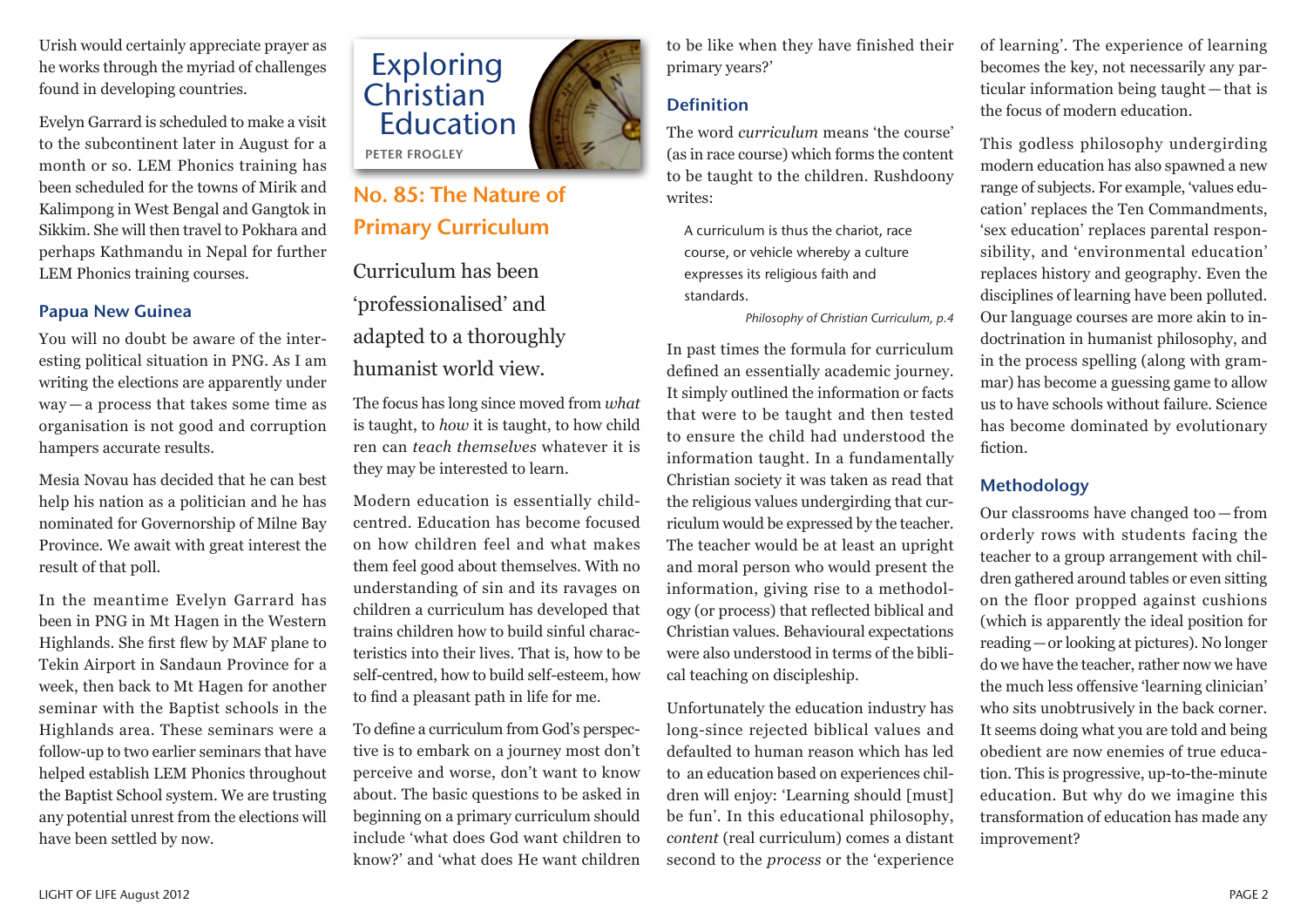In this modern education program there are to be no absolutes, as they restrict the child's creativity. But if there are no absolutes there can be no absolute knowledge. Right or wrong are no more, as everything is acceptable (except God, of course). With no absolutes and no right or wrong there is philosophically nothing for the teacher to teach. The facilitator of learning dare not impart information as there is no information that is absolutely correct. Thus the teacher simply 'facilitates the child's learning experience'.

# we have exchanged facts for psychology

Having dispensed with God and His standards, the child's identity and values can only be found in their peers (not God or the parents). Thus children are arranged around tables so they can discuss, help one another come to ill-informed ideas and establish their system of values (their religion) separate from the interference of parents. Have you ever wondered why we are told there is a generation gap?

We have changed content learning, or what we once called curriculum, for a process — we have exchanged facts for psychology. The teaching of facts has diminished to the degree that even politicians are concerned (or at least their constituents are) and we now have a testing regime in our schools. Such testing will not change much as the philosophy remains the same and the tests are written to the philosophy.

The same principle applies to the National Curriculum.

#### Historical Submission

In a more pleasant age it was expected that parents would teach children godly behaviours. Indeed most children attended Sunday School. Many were sent to Sunday School for a variety of inadequate reasons, but essentially it was thought that some knowledge of God was a good thing and the development of some basic behavioural expectations was considered a bonus. Teachers maintained parental discipline so that if you were naughty the teacher would reprimand you appropriately, often with a yard stick applied to the seat of learning. Teachers generally embraced the idea that teaching a discipline of necessity involved some discipline! In that way a teacher could teach classes of sixty students with good results; not only in behaviour but also academic standards. There was a good degree of biblical order—the fear of the Lord was in the classroom.

Today 'the profession' approaches education with a different set of presuppositions that are based on the centrality of man rather than God. If we then wish to teach from biblical presuppositions we need to recognise this change in our culture and structure our curriculum accordingly. If it is to be faithful to scripture it will almost certainly not be faithful to current philosophies of education.

#### Primary Curriculum

We return, if briefly, to our topic and the basic expectations our Lord may have in terms of what children should know and what should they be like. The primary school curriculum (that is, academic content) should consist basically of the 'tools of learning'—language and mathematical skills. A mastery of these tools of learning will equip children with the necessary facts for their mental development of abstract thinking. This is a more philosophical approach in which they will proceed well and quickly because they have information to think *with* and *about*.

Focus should therefore be on building these tools of learning well, and adding various disciplines which will be built on those foundational skills.

In developing language skills we recommend a focus on reading, writing and spelling, using an intensive phonics program, such as LEM Phonics. This will provide the tools to understand word structure (spelling), vocabulary building, and grammar, which is foundational to building the capacity to use the language effectively. Current research establishes conclusively that intensive or synthetic phonics produces superior results. On the other hand, modern educators are more concerned about creative writing than accurate expression. But how can you write creatively without vocabulary and spelling skills?

We will obviously be looking to develop creative writing skills, but believe the

writing itself should be well structured and able to communicate truthfully and accurately. For us as Christians true creativity is to be like God, for he as Creator is orderly, constructive and accurate in His communication

In maths we look to equip students in basic arithmetic. Essentially we want students to master number manipulation through addition, subtraction, multiplication and division. Obviously the mastery of those processes is not the full extent of a mathematics curriculum for primary school and various other topics will be covered. The maths texts we sell and recommend do a good job at expanding this skill acquisition.

The development of these tools of learning requires significant rote learning. Whilst rote learning is now considered a stifling of creativity, we note that the young child's brain is equipped for memorisation. That is why they love to hear the same stories over and over again, tell the same jokes ad infinitum, and sing the same songs over and over.

In addition to these tools of learning it is wise to introduce such disciplines as bible, science, history, geography, art and music during the primary years. Again, it is the accumulation of basic knowledge and understanding of these disciplines that prepares the child for futher studies.

*The Lost Tools of Learning,* an excellent essay by Dorothy Sayers, is available from LEM for \$3.30 plus post.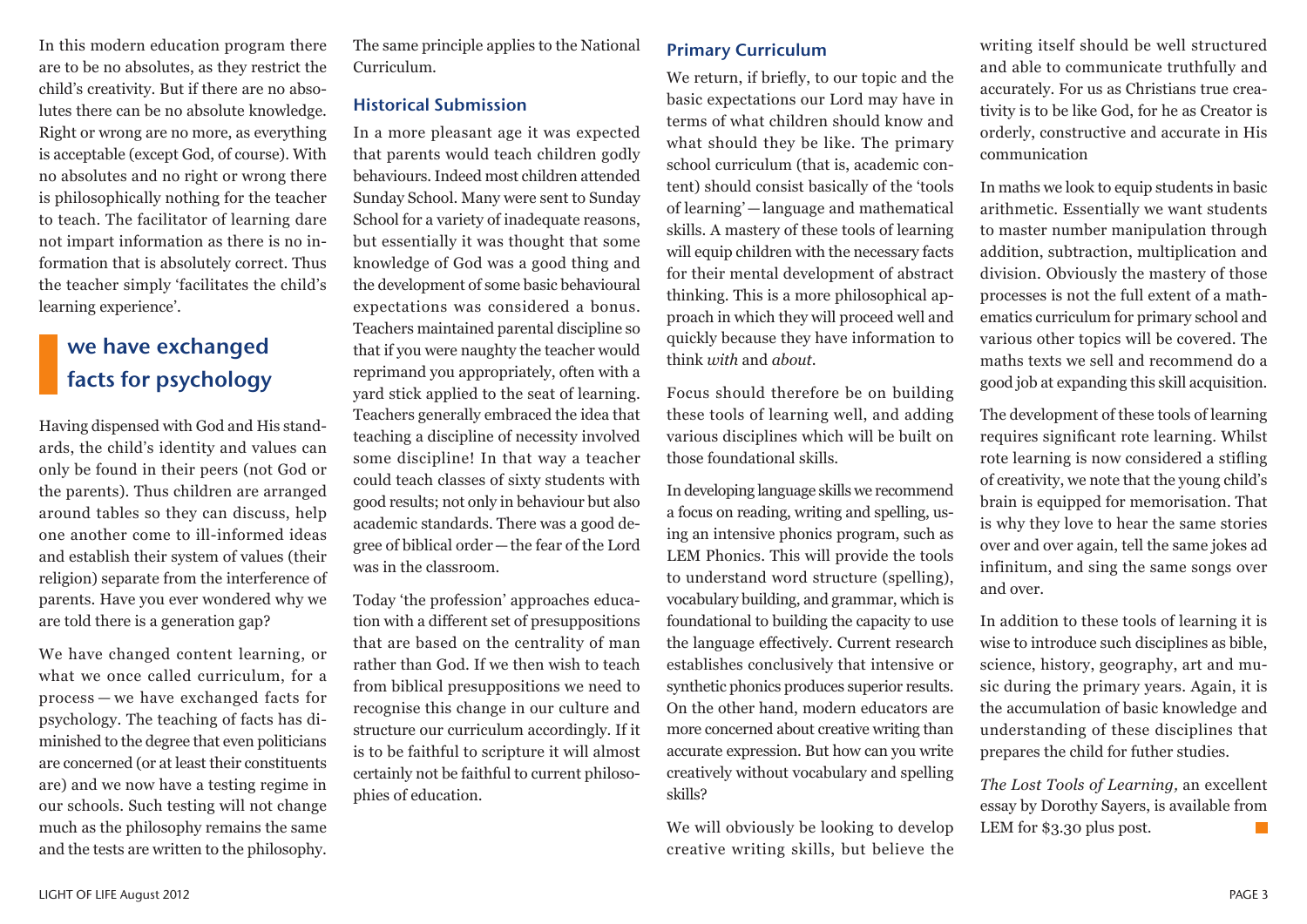

Well-behaved children do not just happen and they certainly are not born that way.

Well-behaved children and youth are the result of prayerful teaching and training, carried out in a scriptural manner, and set in a close-knit Christian family. 'Train up a child in the way he should go' is a command that only godly parents can obey, and that, only through the grace and help of the Lord.

Worldly parents do not understand this command, nor do they have the wisdom to carry it out. It seems to them like some outdated idea that is not relevant for our day. But this is not true. The philosophers who write modern rules make everything so complicated and difficult and that is the reason their readers raise children who must be coaxed and bribed into obedience. A child's innocence is soon lost if not directed toward that which is good and right.

The Scriptures offer a much better way—the perfect formula for raising children and youth. Parents are to bring up their children and youth in the nurture and admonition of the Lord, being careful not to provoke them to anger, lest they become discouraged (Ephesians 6:1-3,

Colossians 3:21). They can be discouraged by harsh discipline as well as by little or no discipline. Children need the security of a disciplined life. Children are commanded to obey their parents in the Lord and to honour them by their willing obedience.

Children must be made to submit to their parents and learn to obey them. This is the Bible way and this is God's order. This is the only way that children can be happy and the home can be a place of harmony and security. Contrary to common belief, there is joy in submission and liberty in obedience. This is far from 'taking the spirit out of a child.' Training children to be obedient clears the way for unobstructed growth, mentally and spiritually.

Disciplined children or youth know what is expected of them and this makes life much easier for them. They are content to let their more experienced parents make the major decisions in life and thus they are happier and more relaxed than children who are forever wrangling to get their own way.

Parents are commanded to correct the inborn foolishness and self-will of their children by teaching them to submit and obey. Where there is no correction, the father is either not a true father or the son not truly a son (Hebrews 12:7, 8).

The book of Proverbs has a lot of good advice for disciplining children:

Foolishness is bound in the heart of a child; but the rod of correction shall drive it far from him. *Proverbs 22:15* Withhold not correction from the child: for if thou beatest him with the rod [spank him], he shall not die.

*Proverbs 23:13–14*

The rod and reproof gives wisdom: but a child left to himself bringeth his mother to shame. *Proverbs 29:15*

Correct thy son and he shall give thee rest: yea, he shall give delight unto thy soul. *Proverbs 29:17*

Train up a child in the way he should go: and when he is old, he will not depart from it. *Proverbs 22:6*

Even though children may not always obey it, they will remember it as long as they live, it will be on their conscience, pointing them to rest and security.

The apostle Paul named disobedience to parents as one of the signs of the last days (2 Timothy 3:2). Church leaders are to be chosen from those who rule their own houses well, having their children in subjection with all gravity. They are to have faithful children not accused of riot or of being unruly (1 Timothy 3:4–12; Titus 1:6).

In contrast, consider the wisdom of men. The so-called 'experts' are ever changing their opinions about child training. Much has been said and disproved as time goes on. They may have some good advice; but as a general rule, their advice is in favour of letting children and youth do as they please instead of teaching them to submit and obey. In today's world, badly trained children and youth are not a rarity. But

rebellious, disobedient, loudmouthed, filthy-tounged, lazy, quarrelsome, selfish, unhappy frustrated children and youth have become the norm. The 'experts' do not want these traits any more than Christian parents do. But the experts' methods and advice have messed up so many homes, even many that carry the name of Christian.

# the 'expert' methods and advice have messed up so many homes, even many that carry the name of Christian

Just visit a home where the children talk back to the parents, where the mother is run ragged by the demands of her children, where obedience is something to be bargained for and chances are that Father and Mother have been reading the wrong books from the so-called 'expert' psychologists. Note below just a few of the suggestions that have proved themselves (not to work).

'Children's characters are largely born with them. What the parents do or do not do is really not going to change matters a whole lot.'

This is partly true and partly very wrong. Children are born with an Adamic nature and will exercise it even when they are quite young, but God gave children parents, to restrain and subdue this will, not to let it rule them.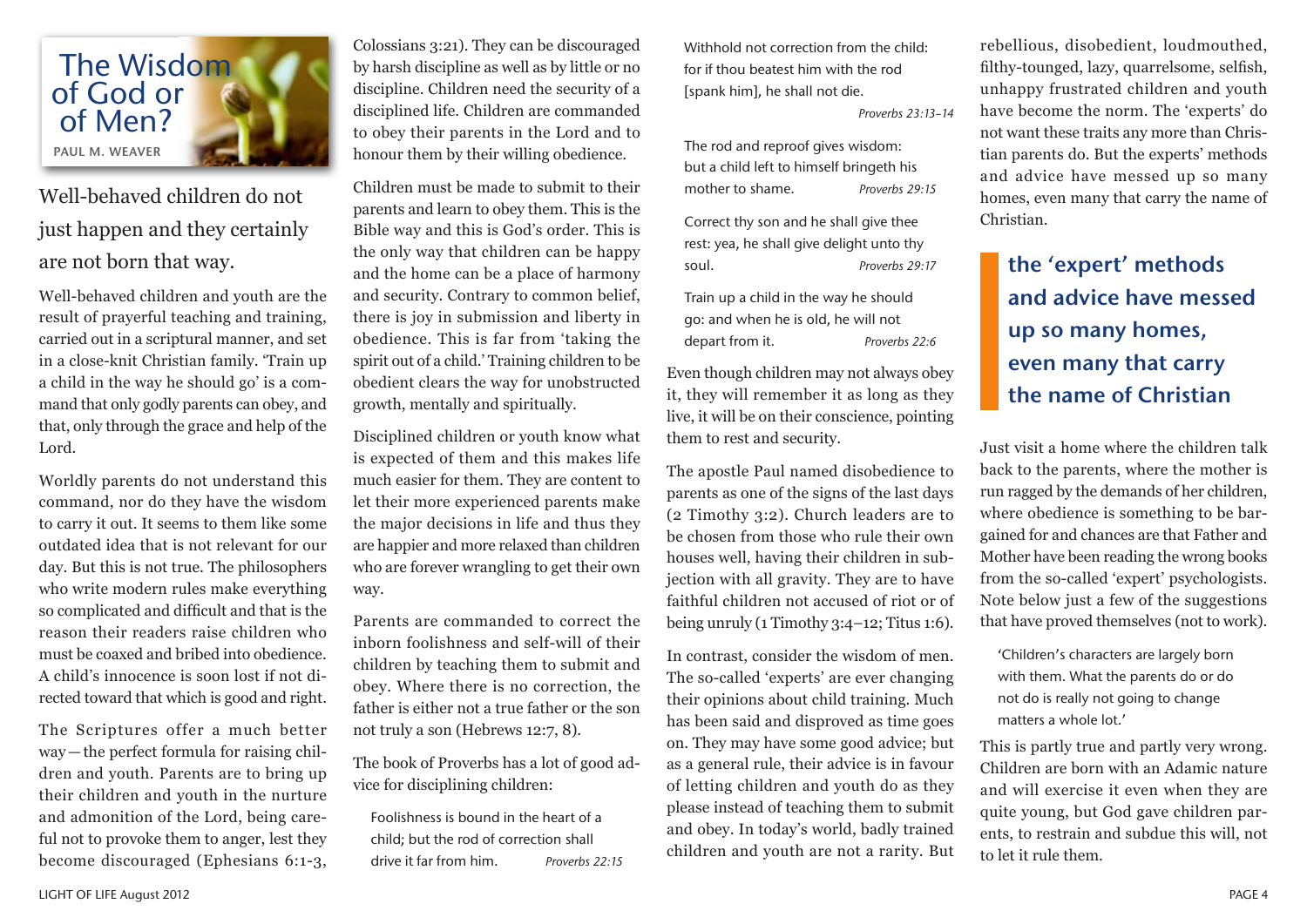'Children go through a series of stages when they are by turns well-behaved and by turns hard to handle. Leave them alone through the difficult times. They will surely grow out of it. In may be that their bad behaviour is partly a result of your demanding too much from them. Why punish children for being normal?'

'Misbehaviour is a means of releasing tension. When children throw a temper tantrum, just ignore them and they will soon lose interest. It is better to be tactful and avoid a showdown.'

'parents should give up the idea that they can have a house full of children all getting along nicely...'

'It is the most normal thing in the world for young children to lie if they are caught in mischief. Therefore it is best not to accuse them directly, for this is only tempting them to lie. If a child is caught telling a lie occasionally, it is nothing to be alarmed about, for even grownups sometimes get into a jam where the only tactful way out is to tell a lie.'

'When children are not mature enough to withstand the temptation of stealing, it is because they do not have a real sense of property and they probably

do not mean anything by taking or stealing what rightfully belongs to someone else. They are just as likely to give away something valuable of their own at times. Still, stealing should be discouraged by keeping valuable articles locked up so that children are not tempted to steal. Simply turning a key in a lock will do more to prevent stealing than all the talk and all the punishing in the world. Increase their allowance so that they do not feel the need to steal.'

'Fighting among brothers and sisters is a normal part of growing up. Parents can do very little about it, for children even see their parents arguing at times. Parents should give up the idea that they can have a house full of children all getting along nicely with each other without fighting. If you accept fighting as the normal thing, it is not nearly so disappointing. One way to keep the children in a family from quarrelling is to keep them apart. Give them their own rooms and their own toys. Give them what they like to eat, even feeding them at different times if necessary. If they still cannot get along with each other, let one of them go to Grandma's house for a couple of days.'

'There is always a way to outwit and outmanoeuvre children if they do not want to obey. You can coax them or bribe them, but do not force children against their will. If they still resist, it is best to postpone the requirement until they are in a better frame of mind.

Children respond well to reasoning, to the promise of a surprise, or to appeals to their imagination. Try the indirect approach if the direct approach does not work. Get the child to think about the opposite of what you want them to do. Get their mind off the issue of resisting you. They may just do what you want them to do if you take an opposite approach.'

The so-called experts' 'time-proven' ways come and go, so that now we have a generation of children who knows neither prompt obedience nor honour to parents. This is child abuse at its worst. Which do we want—the wisdom of the world or the wisdom of God?

Children are a blessing to any godly home and they are God's ordained way of bringing joy to family life. They carry godly teachings and attitudes into our Christian day schools. The teacher can see without looking very hard what kind of teaching and discipline takes place in the home.

The child-training methods that the world promotes have a way of creeping into our Christian homes and they need to be exposed as error. The Bible way is still proven to bring our children to appreciate and obey the Word of God and the Christian church.



# God's diet for the 21st century

There are many types of diets in circulation today, each claiming to be the healthiest. In this context 'diet' does not mean 'weight loss program', it simply means what we eat. How can we discover the healthiest diet for our 21st century society?

#### The Law of Sowing and Reaping

We are going to use God's law of sowing and reaping as our testing mechanism. Let's look to the Bible for an explanation:

Be not deceived; God is not mocked: for whatsoever a man (or woman) soweth, that shall he (or she) also reap.

*Galatians 6:7*

We need to look at the track record of each diet in order to see what kind of healthrelated results each diet produces.

#### The Standard American Diet (SAD)

The Standard American Diet contains abundant amounts of animal source foods, in addition to abundant sugar and refined grains.

The fat in an animal-based diet clogs arteries, causing diabetes, high blood pressure,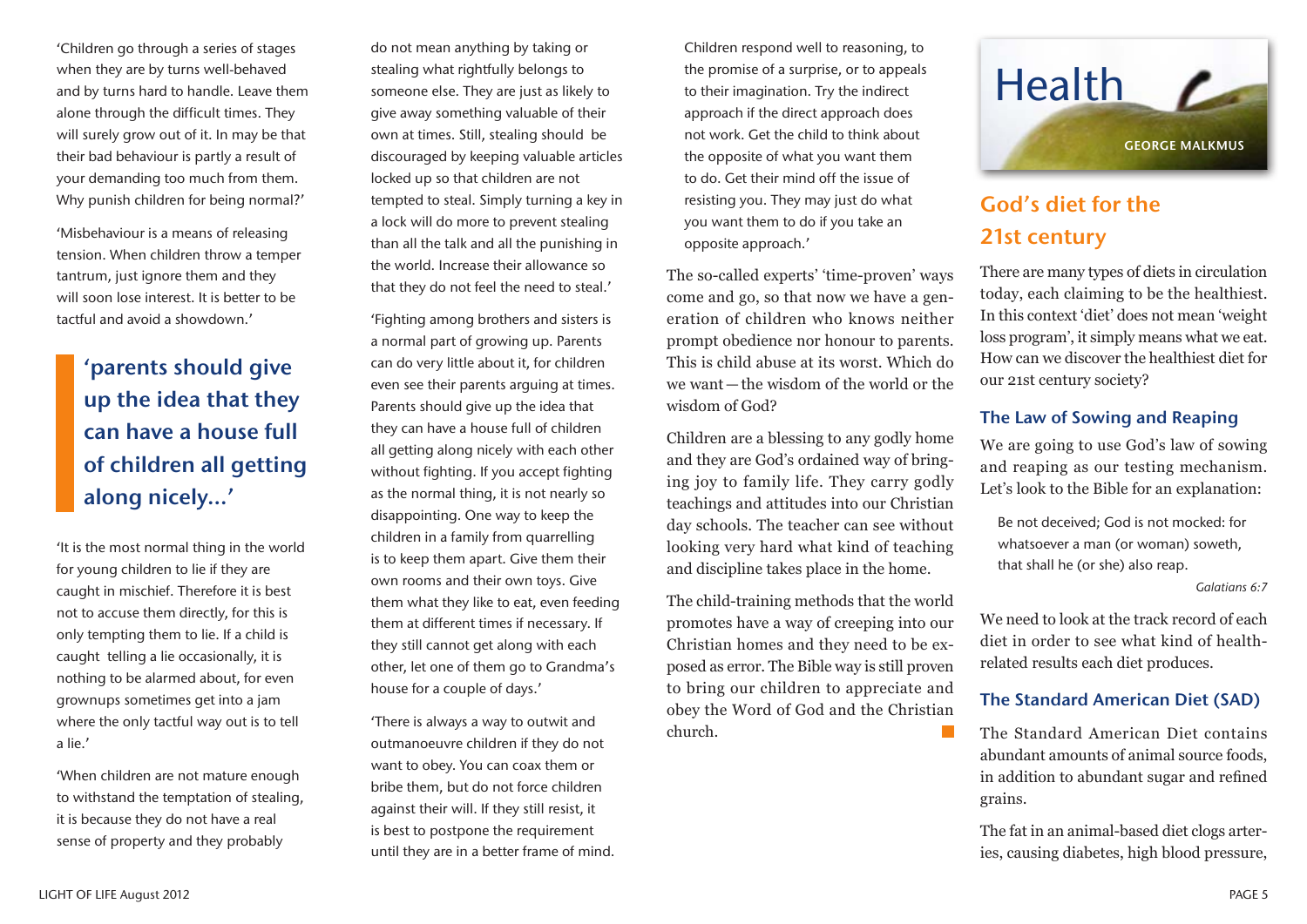heart attacks, strokes, and resulting stents and by-passes. The acidity in animal-based diets causes osteoporosis, arthritis, acid stomach, heartburn and more. The damaged protein in cooked animal foods causes and feeds cancer. The putrefying flesh of animal based foods in the high temperature of the human body causes diverticulosis, diverticulitis, Crohns, colitis, ulcerative colitis, and colon cancer. Because there is no fiber in anything of animal origin, these diets also contribute to constipation.

Refined sugar and refined grains (which convert rapidly to sugar) knock out the immune system. Sugar is an immune system suppressant and when a diet includes sugar-laden non-foods, they not only make the body susceptible to colds and flu, but without the protection of a strong immune system, open the body to all manner of sickness, including cancer. These foods are also highly acidic. And because there is no fiber in refined sugar or flour, these substances also contribute to constipation.

Any diet that contains an abundance of flesh, dairy, sugar and refined grains qualifies as a poor diet. Some of the most dangerous diets in this category include the Atkins Diet, Maker's Diet, the Blood Type Diet, Zone Diet, South Beach Diet, Jenny Craig and Weight Watchers. Many of these are primarily weight loss diets and while some succeed in that aim, they generally fall short in terms of producing overall health.

The Mediterranean diet is an exception to most of the above diets because it is rich in

heart-healthy fibre and nutrients including omega-3 fatty acids and antioxidants. It generally includes fruits, vegetables, and unsaturated 'good' fats, particularly olive oil.

Other popular diets in this category include The McDougall Diet and the Dean Ornish Diet. These diets are an improvement because whilst they use a high volume of cooked food, they do not contain any animal source foods, sugar, or refined grains. Because of this, they produce a far healthier body than the lower rung diets.

What fruit does this Standard American Diet reap? America supposedly has the best health care system and spends the most on health care, yet Americans are the sickest people in the world.

I believe the Standard American Diet to be the most dangerous diet and the cause of the vast majority of physical problems. It is also the most expensive diet.

#### God's Original Diet

Consider God's original Genesis 1:29 diet, the diet Adam and Eve consumed in the Garden of Eden in the beginning.

On this 100% plant-based diet, during those 1,700 years, there is not a single recorded instance of sickness, and the average age of patriarchs at death was 912.

Then came a flood which covered all garden foods, destroying man's ability to continue consuming the garden foods God originally instructed. With garden foods no longer available, God comes to man's rescue in

Genesis 9:3 by providing flesh from the clean animals that were on the ark.

I believe God allowed man to consume this flesh food for survival purposes—not because there was some nutritional lack in God's Original Diet, but because there was nothing else to eat.

#### The Hallelujah Diet

There has been no diet since God's Original Diet that has produced better health in the history of mankind than The Hallelujah Diet. Consider also the healing results people experience after going down the medical route with their physical problems versus those experienced by people who change their diet and adopt The Hallelujah Diet.

I will concede that God's Original Diet consisted of 100% raw, plant sourced foods. There is no question that these raw, garden foods have been the very best source of nourishment.

But having said that, in the day in which we live, I have some reservations about consuming 100% of all our plant-sourced foods in their living and raw form.

A 100% raw, plant based diet is *not* the optimal diet for today. When Hallelujah Acres began in 1992, The Hallelujah Diet was indeed comprised of 100% raw, plant-sourced foods. But in some of the testimonies we received, we learned that some people were having problems with this protocol.

Based upon further research and personal

experience, we adjusted The Hallelujah Diet to include 15% cooked, plant-sourced foods. The addition of a small amount of cooked food corrected most of the problems people were experiencing and provided even better results than the 100% raw version.

#### Healing Results

Folks have been sharing with us the improved health they have personally experienced after adopting The Hallelujah Diet.

Thousands have reported acid stomach and heart burn gone in a matter of days, Type 2 diabetes gone in as little as four days, blood pressure normalising, cholesterol lowering, dramatic increases in energy, mental fog lifting, skin conditions disappearing, even metastasized stage-4 cancers disappearing — in fact, we have received reports of more than 170 different physical problems that simply melted away after adopting The Hallelujah Diet.

One gentleman reported that within six months of adopting The Hallelujah Diet he had lost 60 pounds and 28 different physical problems had disappeared from his body. Another gentleman reported a 206 pound weight loss in just 10 months after making the diet change.

I believe the Hallelujah Diet produces better health, maintains better health, and has greater healing abilities than any other diet I am aware of.

**The State**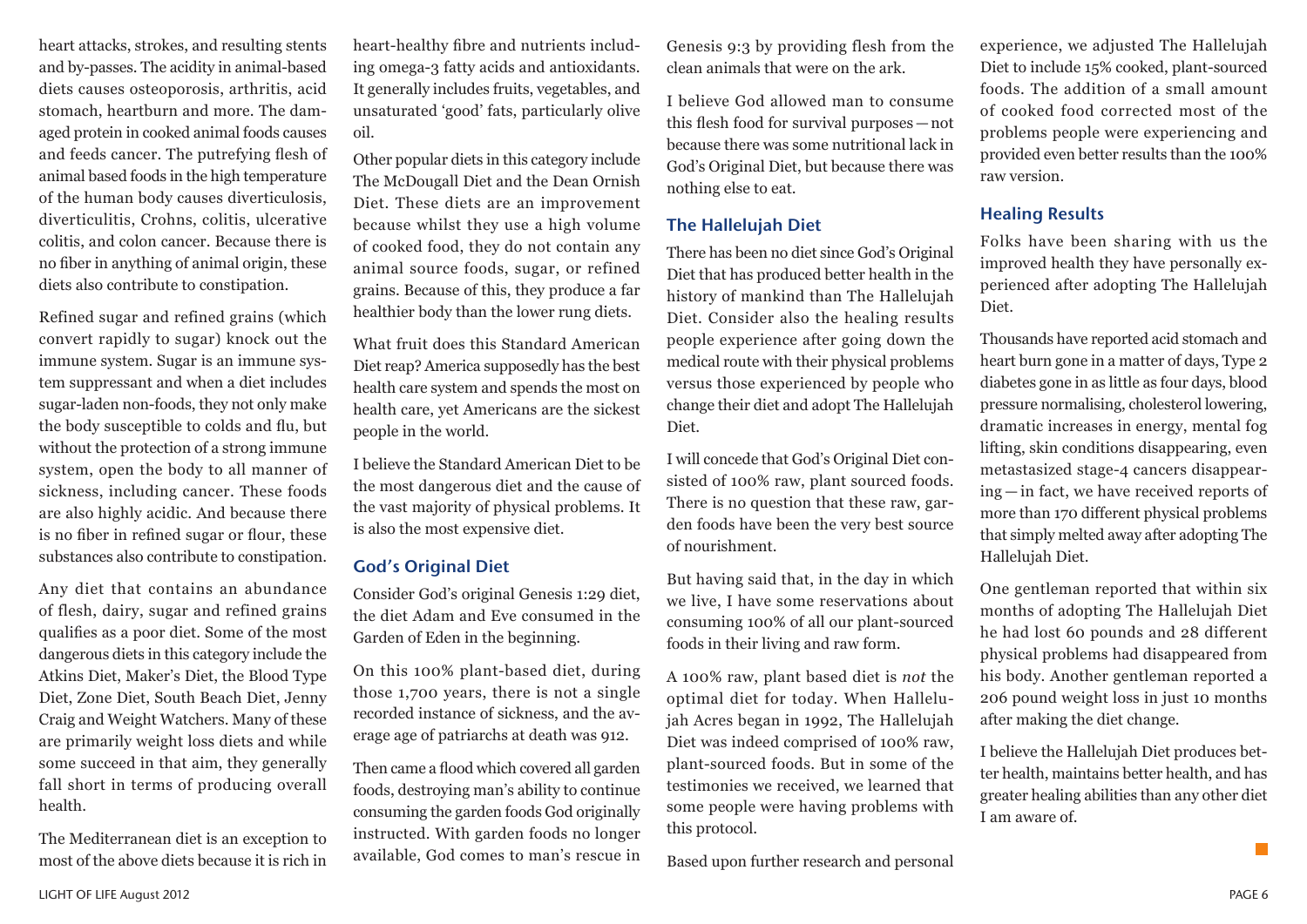

## A Beka Book

New World History and Geography Grade 6 (Fourth Edition)

This compact one-year course is a broad-based study of the history and geography of North and South America from a Christian



perspective. It includes both the native American and European heritage. The fourth edition incorporates minor revisions and a fresh new layout.

| <b>Student Text</b>                  | \$30.60 |
|--------------------------------------|---------|
| <b>Teacher Edition</b>               | \$58.60 |
| Answer Key to Text                   | \$17.00 |
| <b>Student Map and Activity Book</b> | \$8.50  |
| Map and Activity Key                 | \$14.15 |
| <b>Student Test Book</b>             | \$8.50  |
| Test Key                             | \$14.15 |
| <b>Student Quiz Book</b>             | \$8.50  |
| Quiz Key                             | \$14.15 |
|                                      |         |



# Bob Jones University Press

#### Bible Truths: A Servants Heart Grade 2 (Fourth Edition)

A thematic, chronological

study of the Old and New Testaments including Bible maps and a glossary. The fourth edition revises some

| content and freshens        |         |
|-----------------------------|---------|
| the layout.                 |         |
| Student Worktext            | \$25.20 |
| Teacher Edition with CD-ROM | \$61.75 |
| Tests                       | \$16.35 |
| <b>Test Answer Key</b>      | \$10.10 |
| Music CD                    | \$18.90 |

#### Bible Truths: Directions for Early Christians Grade 11 (Third Edition)



Provides an overview of New Testament epistles, with helpful resources and background information. The third edition has a new layout and full colour presentation.

| \$25.20 |
|---------|
| \$66.80 |
| \$17.65 |
| \$11.35 |
|         |

#### Bible Truths: Patterns for Christian Living Grade 12 (Third Edition)

Applies Godcentered thinking to issues faced by contemporary teens, including decision-making, developing rela-

tionships, Bible study, gender

roles, politics, technology, depression and evangelism. The third edition now has a full colour layout.

| Student Worktext       | \$25.20 |
|------------------------|---------|
| <b>Teacher Edition</b> | \$66.80 |
| Tests                  | \$17.65 |
| <b>Test Answer Key</b> | \$11.35 |

#### Literature: British Literature Grade 12 (Second Edition)

Discusses authors and works of eight literary periods, providing an overview of English Christianity. Includes Shakespeare's *Macbeth*, timelines and author

information. The second edition features some content revision and fresh layout.

| \$55.45 |
|---------|
| \$71.80 |
| \$17.85 |
| \$11.35 |
|         |

#### Heritage Studies: World Studies Grade 7 (Third Edition)



A chronological journey around the world studying the ebb and flow of empires, cultures, Christianity, and world religions. It concludes with an examination of the trends of the emerging 21st century. The third edition contains some revised topics and a fresh layout.

| \$56.70 |
|---------|
|         |
| \$70.55 |
| \$17.85 |
| \$11.35 |
| \$27.70 |
| \$35.25 |
|         |

Bob Jones Curriculum Click to order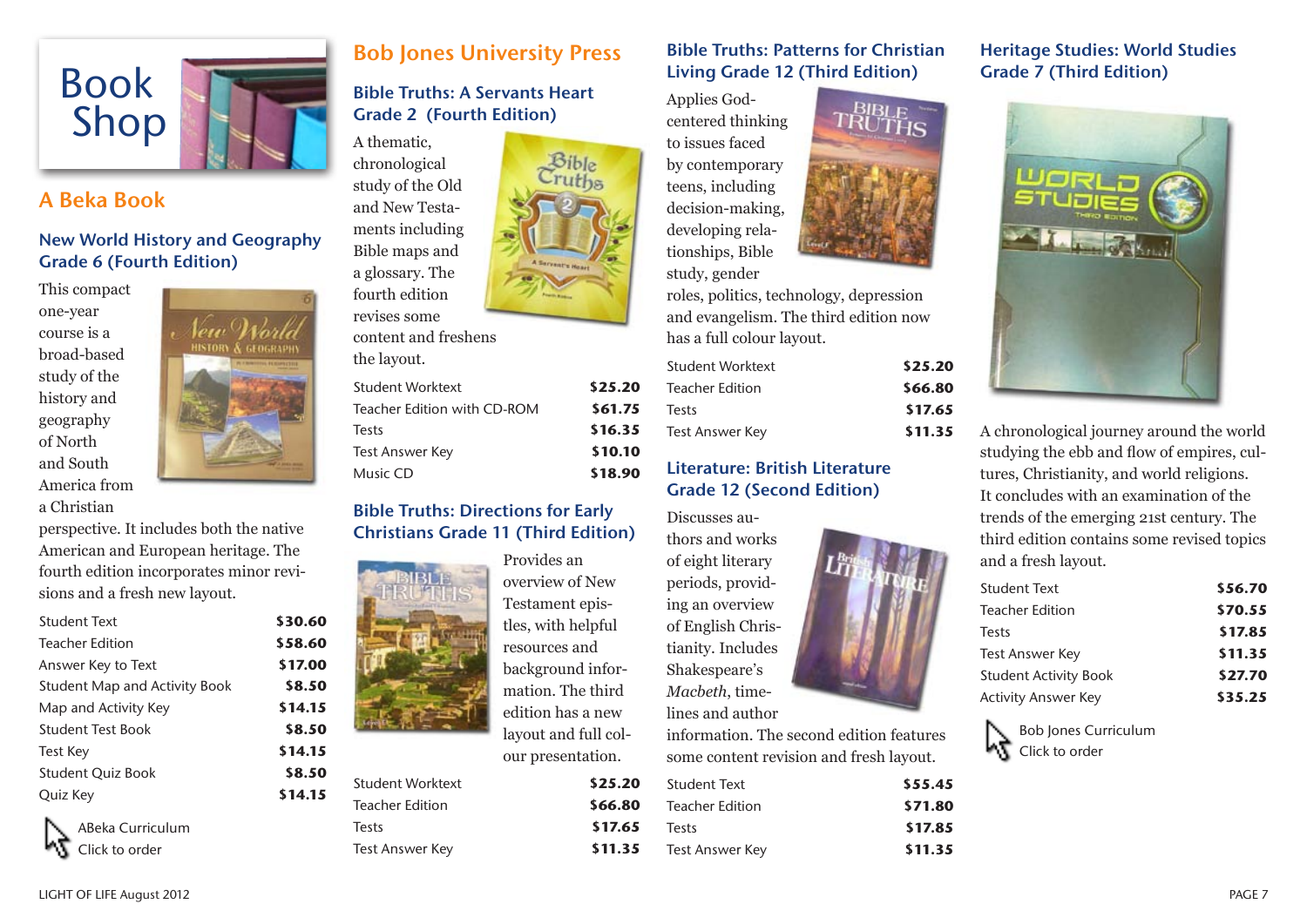# Scripture Memory Fellowship Library Books



#### *The British Josiah*

King Edward VI, the most godly King of England — king for only six years, but managed to set the roots of the Reformation deep into the heart soil of his country. 208 pages, soft bound. **\$14.70**

#### *John Wicliffe: The Morning Star of the Reformation*

A reproduction of David J Deane's c. 1900 biography of John Wicliffe. 105 pages, soft bound. **\$6.75**



#### *A Welsh Girl and her Bible*

A reproduction of 'Mary Jones and her Bible' — the true story of the girl who worked six years to save pennies to have a Bible of her own and helped establish the Bible Society in many countries. **\$9.00**

WELSH

D HER **BIBLE** 

#### Colouring Books



Simple illustrations for colouring are teamed with scripture on various themes. A4 size, saddle stapled, approximately 30 pages each.

| <b>ABC Colouring Book</b>       | \$3.40 |
|---------------------------------|--------|
| I Am Colouring Book             | \$4.40 |
| The Missionaries Colouring Book | \$4.50 |

Scripture Memory Fellowship Click to order

# Rod and Staff Readers

#### Middle to Upper Primary

#### *Cousins All Around*

Thirty seven stories centering around nine cousins. Through their experiences together or at home the nine cousins learn about God. 252 pages, hard

cover. **\$12.20**

**\$9.65**

*The Hard-boiled Egg and Other Stories* A compilation of 54 short stories. 221 pages, paperback.

*Under Montana Skies—January to June Under Montana Skies—July to December*

These two volumes of short stories inspired by the seasons in Montana. Twenty stories in each volume. 213 and

220 pages, paperback. **\$9.65 each**



ousins 411 Around

<sup>The</sup> Hard-boiled

 $\epsilon$ ssa

### Secondary to Adult

*Ensamples for Our Admonition*

Twenty nine stories on developing Christian character. 265 pages, hard cover. **\$12.75**





*The Upward Way*

The story of the Clemmer family during the Great Depression of the 1930s. A beautiful story of the enabling grace of God. 416 pages, hard cover. **\$16.15**